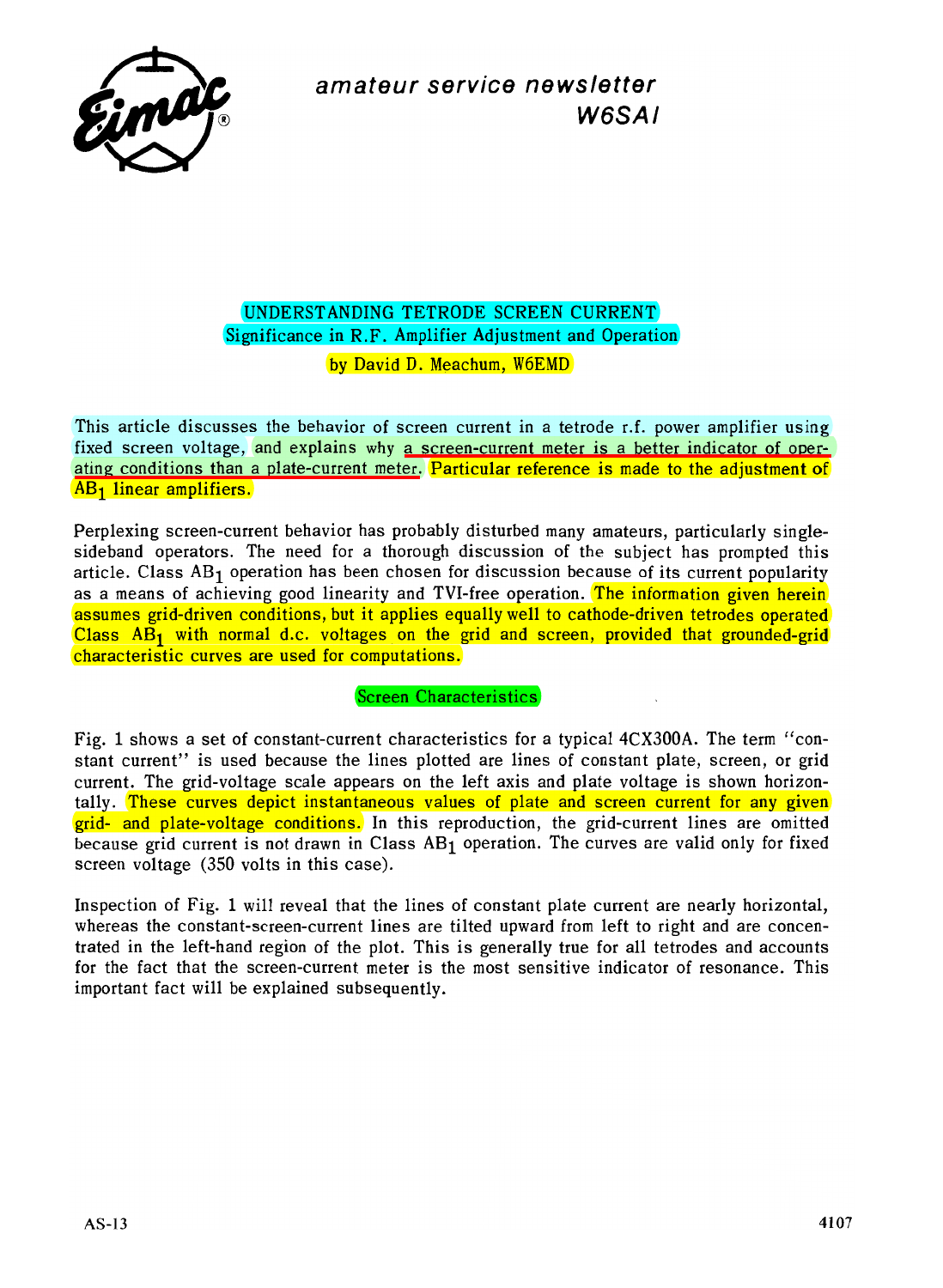

Fig. 1 - Typical constant-current characteristics for the EIMAC 4CX300A tetrode

- This is different from the usual load line associated with audio calculations using plate characteristic curves.
- $2$  OA is actually only half the operating line length. The other half continues from O out beyond the right-hand edge of the chart for an equal distance and represents the effect of the negative half-cycle of grid driving voltage as it swings down to -105 volts and back to point  $\overline{0}$  again. This half of the operating line is not important since the tube does not "work" during the negative half cycle.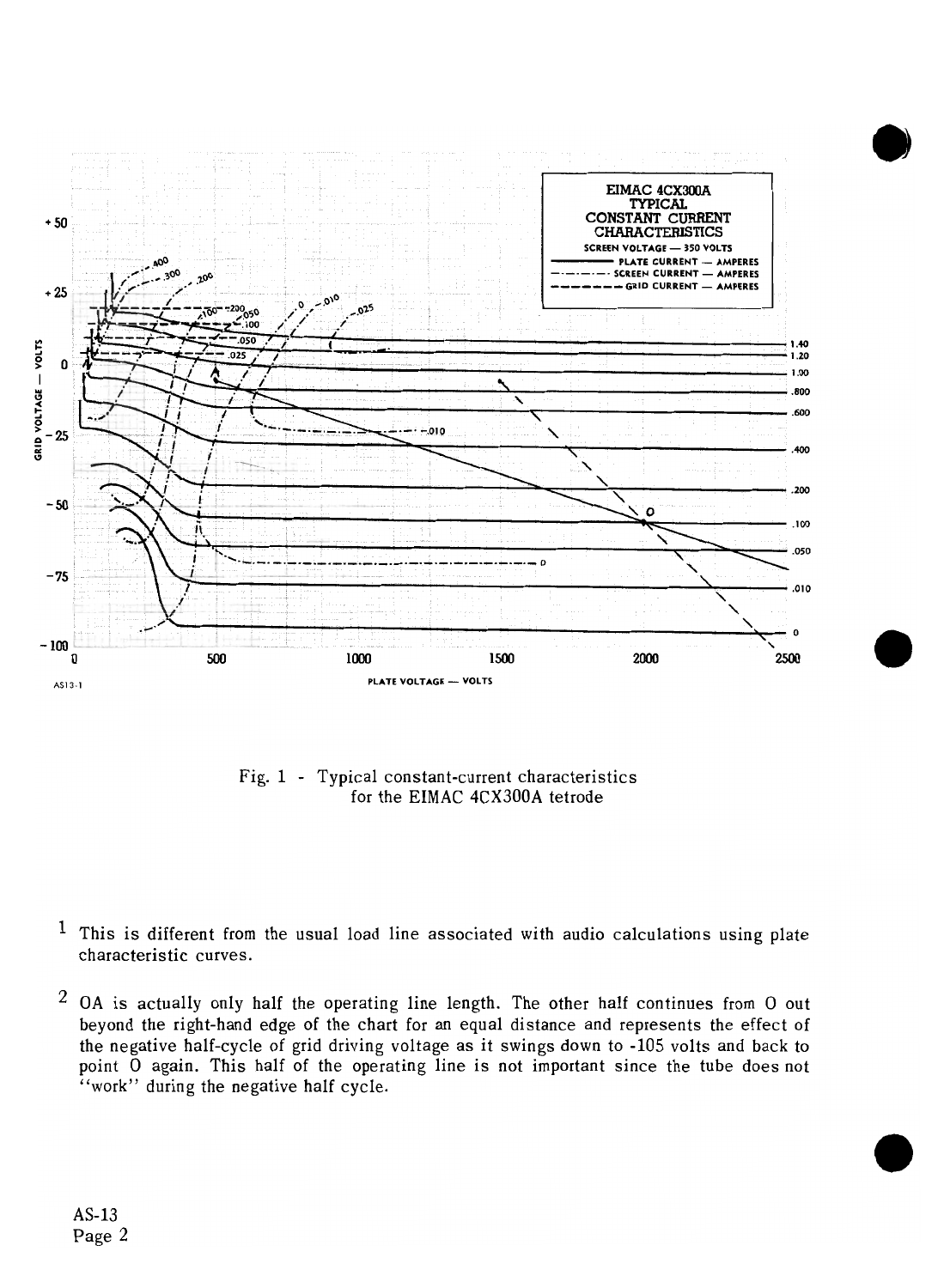Let us plot a typical operating line<sup>1</sup> on our set of curves, as in Fig. 1. Point 0 (at -55 volts on the grid in this case) is the operating point at which the tube rests with zero r.f. grid drive. Straight line OA represents a tuned r.f. circuit load (a pure resistance at the operating frequency) $2$ . As 100 volts peak-to-peak grid drive is applied, the first positive half cycle can be represented by a point moving along the operating line from 0 to A and back to 0 again. During this half cycle, the grid-voltage swing from -55 volts has caused the plate current to swing from the value at point 0 (100 ma.) up to the value at point A (850 ma.) and back to 100 ma. again. At the same time, the plate voltage swings from 2000 volts down to 500 volts. The a.c. plate current is made up of all the instantaneous values intercepted by the point traveling along the operating line. The same is true of screen current. During the other 180 degrees of the driving cycle, our point merely travels from 0 down the slope through cutoff to a point opposite -105 volts on the grid-voltage scale and back to point 0 again along the operating line. Thus, the negative-going grid voltage swings the plate current down to cutoff (for a small portion of the cycle). <mark>Plate voltage continues on up to 3500 volts and back down again</mark> due to the fly-wheel action of the plate tank circuit.

# Drive and Tuning

Now that we can predict exactly what the screen and plate current will be for any instantaneous point during the grid-voltage cycle, let us ask some more probing questions. What happens when we cut our grid-driving voltage in half? The answer is simple. The length of our operating line is merely cut in half! The grid voltage swings to only one half the original peak-to-peak amplitude and the operating point 0 is still the center of the new operating line length. Now what happens if we detune the plate tank circuit? Detuning the plate circuit actually changes the plate load impedance. How does this appear on our set of curves? It tilts or rotates the operating line about the operating point 0. As the load impedance is lowered (detuning from resonance), the operating line<sup>3</sup> assumes a steeper angle (a zero-impedance load would be represented by a vertical operating line).

As "seen" by the tube, the act of tuning to resonance amounts to increasing the load impedance to a maximum value consistent with the degree of antenna loading selected. Thus, the operating line will have minimum slope at resonance. Notice the angle at which our typical operating line in Fig. 1 cuts the constant-plate-current lines. It's a small angle. As the plate tank circuit is tuned to a point out of resonance, the operating line might assume the position indicated by the dashed line<sup>3</sup> (lower impedance). Note that the angle between the dashed line and the plate-current lines has not changed radically, and that our moving point will still intercept essentially the same plate-current values. This is precisely the reason that plate current in a tetrode is not a good indicator of resonance (very little dip). Look at the screen current. It consists of zero or even negative values in the out-of-resonance position. At resonance, though, it is positive. Thus, a peak in screen current indicates resonance.

<sup>3</sup> The tank-circuit impedance would no longer appear resistive at the operating frequency, but would contain a reactive component. Under these conditions, the operating line becomes an ellipse whose center is point 0 and whose major axis is represented by a dashed line.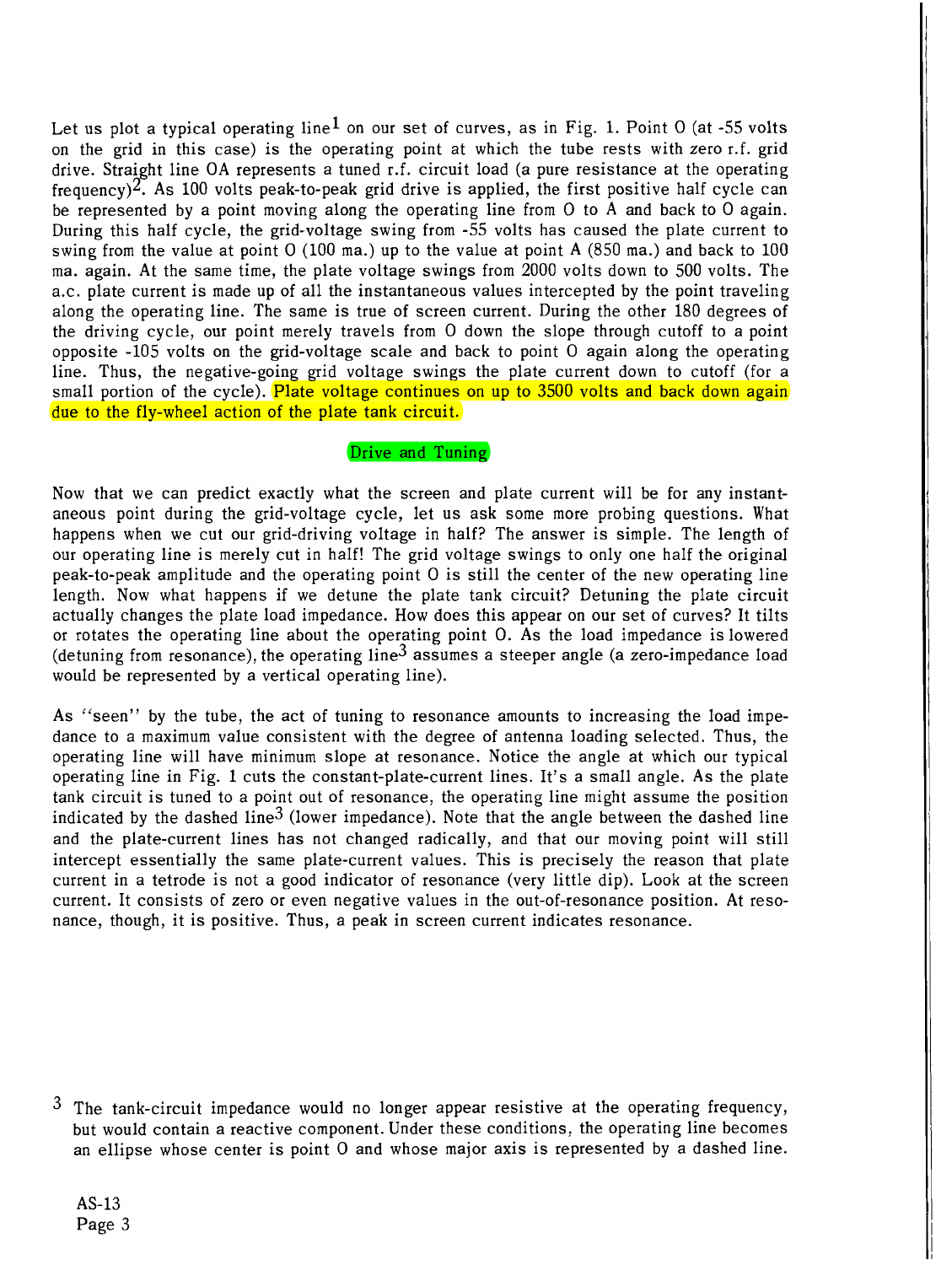During the rotation of the operating line while tuning, its length actually changes, since it is confined vertically only by the constant peak-to-peak amplitude of the grid-driving voltage (two imaginary horizontal lines, one at -5 volts and one at -105 volts). The length increases as resonance is approached and reaches a maximum at resonance. As the length increases, point A penetrates the heavy-screen-current region and the d.c. screen current reaches a sharp peak at resonance.

### Loading

What happens if we change the antenna loading? This merely changes the plate-load impedance (still resistive). Again, the effect is to tilt the operating line about the operating point. **As**  the load impedance is lowered (more coupling), the operating line assumes a steeper angle (such as the dashed line). It is easy to see that as loading increases, screen current decreases. Thus, screen current is also an indicator of loading. Screen current varies somewhat from tube-to-tube of a given type, but if each tube is loaded to the same value of screen current at resonance (with the same drive) power output differences will be small, and loading and linearity will be essentially the same.

#### D.C. Meter Readings

During the r.f. cycle, our point traverses the operating line and intercepts many different instantaneous values of screen current and plate current. The average of all these values is what the d.c. meter in the circuit reads. The fundamental frequency component of plate current is utilized in the plate circuit to produce output (except in a multiplier where use is made of a harmonic component of plate current). For a given operating line, both of these values can be calculated<sup>4</sup>. Suffice it to say that for Class  $AB_1$  operation, the d.c. meter reading is approximately one third the peak value of current at the top of the operating line, and the fundamental component of plate current is approximately one half the peak value.

## Tune-Up Procedure

Contrary to somewhat popular opinion, a linear amplifier should never be loaded for maximum power output. Loading should be set to obtain a pre-determined value of screen current under single-tone or inserted-carrier driving conditions. Ideally, loading should be set for minimum distortion - a rather difficult feat to practice. It is recommended that the amateur try to duplicate as nearly as possible a given set of data-sheet conditions as presented by the tube manufacturer. These typical operating conditions are usually given for peak-envelope operation (single-tone or inserted-carrier) and represent the maximum input on c.w. or the peak-envelopepower input (not meter peaks) on single sideband. After adjusting drive, tuning, and loading to duplicate a given set of conditions, the single tone (or carrier) is removed and the singlesideband audio gain is adjusted so that grid current is never drawn and the condition adjusted for above is never exceeded on peaks. The peak-to-average ratio of d.c. plate current (as read on a fluctuating meter) varies, with the individual voice, from about 2:l to over 3:l. Thus it is normal on voice peaks for the plate-current meter to read no more than half the value of current obtained in the maximum static single.tone condition.

By the use of the EIMAC Tube Performance Computor, Applications Bulletin No. 5, which is based on the method presented by Chaffee in the "Review of Scientific Instruments," October, 1936.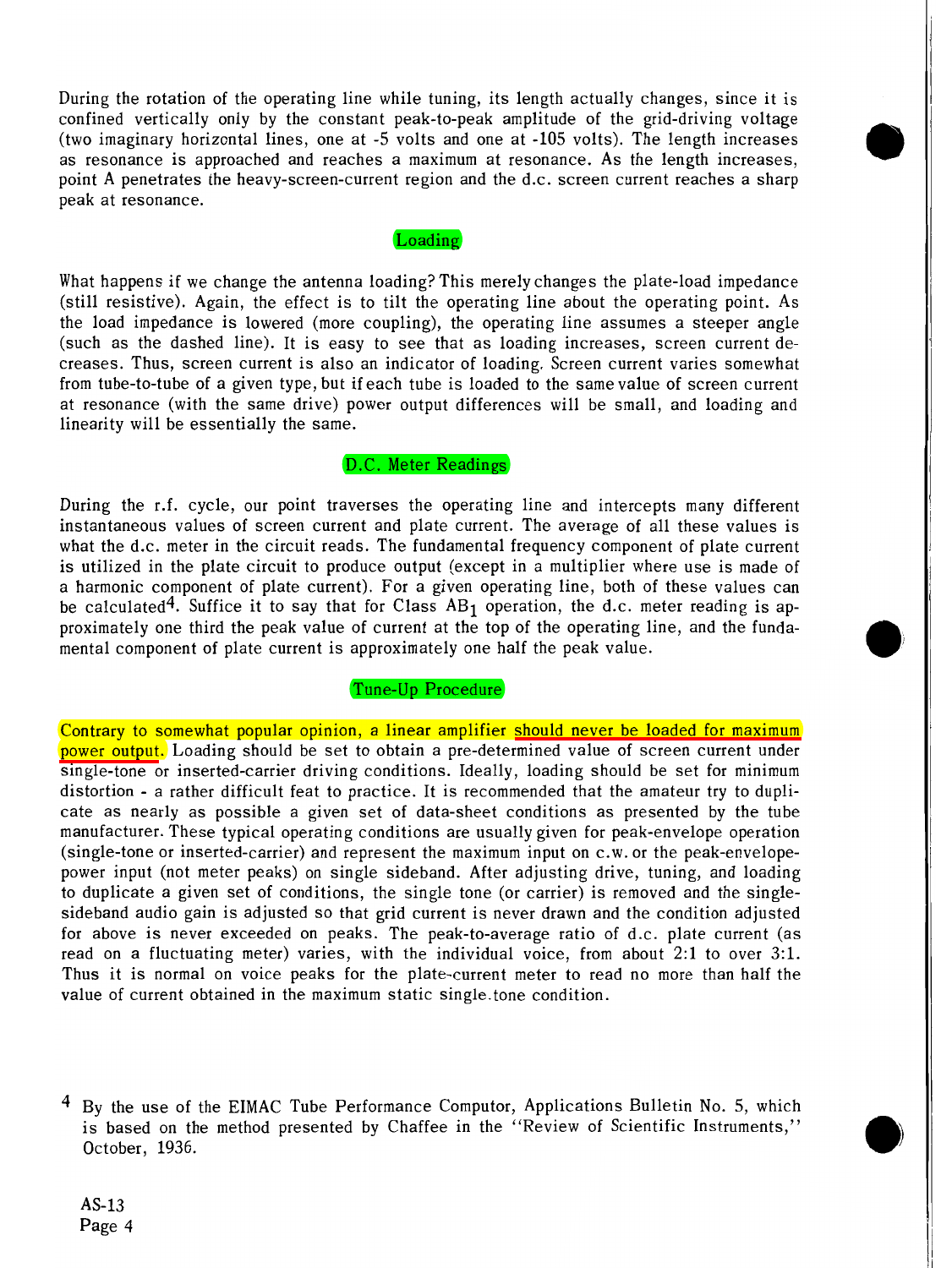A straightforward tune-up procedure consists of the following steps:

- 1. Ensure that the tetrode amplifier is neutralized and free of parasitics.
- 2. With recommended heater, plate, and screen voltages applied, adjust the d.c. grid bias to obtain the recommended zero-signal value of plate current. This value affects linearity and plate dissipation.
- 3. Connect a suitable dummy load and set the loading control for rather heavy loading.
- 4. With a single-tone source, gradually increase the drive from zero to a value that produces a significant though small change in screen current.
- 5. Resonate the plate tank circuit by tuning for a peak (in the positive direction) in screen current.
- 6. Resonate the grid tank circuit (if any) by watching for a peak in plate current.
- 7. Now increase the drive until either the desired value of single-tone screen or plate current is reached (whichever is reached first).
- 8. Without drawing grid current, adjust loading, plate-tank tuning, and drive level to duplicate as nearly as possible a given set of data-sheet peak-Envelope conditions. Remember that plate current increases with drive, whereas screen current peaks at resonance and decreases with heavier loading.

After matching a set of data-sheet conditions, the amplifier is ready to connect to an antenna. With a suitable antenna connected, it should be easy to repeat the operation obtained in Step 8 above by merely adjusting plate-tank tuning and loading with the same drive level as before. Now set up for voice single-sideband drive and adjust the audio gain for the highest level possible without drawing grid current on voice peaks or flat-topping (check this with a scope).

# Reverse Screen Current

Most transmitting tetrodes employing oxide-coated cathodes exhibit negative screen current under certain conditions of operation. This is nothing to get alarmed about - it merely means that on the average, more electrons are leaving the screen than are being intercepted by the screen. This results because of secondary electron emission at the screen grid. Small values of negative screen current are not detrimental to tube operation and are quite normal for some tetrodes. Such values usually appear under heavily-loaded conditions or during the idling condition.

Large values of negative screen current are abnormal and should be avoided. Excessive secondary emission usually results in higher values of intermodulation distortion. This condition also prevents an accurate determination of screen dissipation.

## **Protection**

Screen protection can take many forms. Before using a given circuit, it should be analyzed to ensure that it satisfies the two basic criteria for screen protection. First, the circuit connected to the screen must be capable of maintaining the proper screen voltage in the presence of moderate negative d.c. screen current, or normal positive values of current. Second, the protective circuitry must not allow a condition of excessive screen current (positive or negative) to persist, since this causes excessive screen dissipation and resultant tube failure.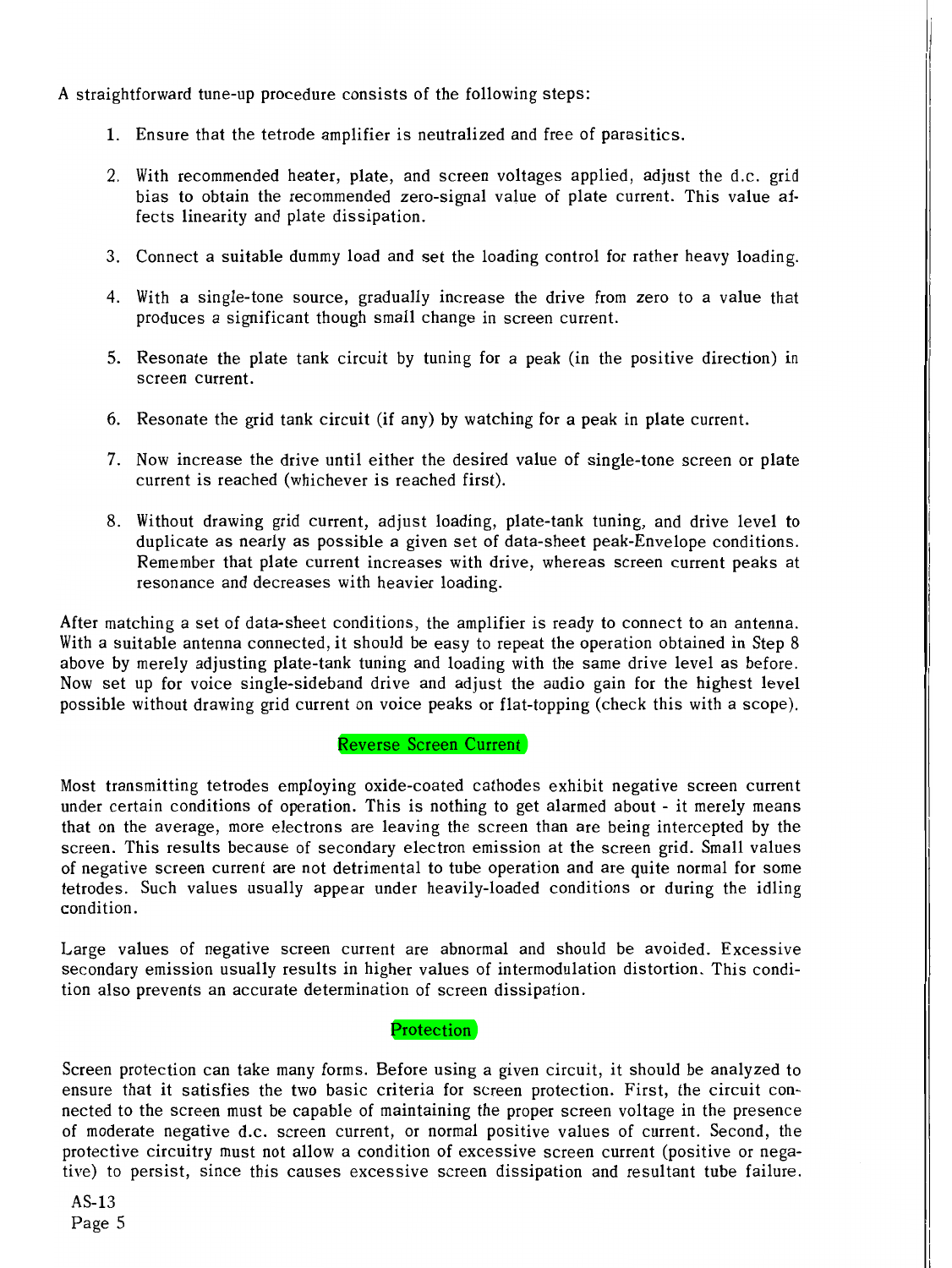The first of these two criteria can be easily satisfied by the use of a bleeder resistance connected directly from the screen to ground, in combination with a suitable well-regulated power supply. The bleeder resistance should be made equal to the screen voltage divided by the largest negative d.c. screen current to be expected for the particular tube used. This eliminates any power supply problems (soaring voltage) when "supplying" negative screen current.

Complete screen protection satisfying both criteria can be obtained by adding a screen-current overload relay to a bleeder and regulated-power-supply combination. The overload relay will protect the screen against excessive currents, either positive or negative, and the regulated power supply will maintain the screen voltage at the proper value as the d.c. screen current varies. The bleeder resistance from screen to ground will not allow the screen voltage, in the presence of negative screen current, to rise above the proper value. This bleeder is good insurance, since even some regulated power supplies react in an undesirable manner when subjected to a negative-current load.

When using a screen-current overload relay one can easily provide for manual resetting in the event of an overload. This feature allows time to consider why the overload occurred and prevents repeated successive overloads. Using an s.p.d.t. relay, merely connect the armature to the positive supply through the coil (with the usual pull-in-adjusting potentiometer shunting the coil). Connect the normally-closed contact to the screen through the screen-current meter and the normally-open contact through a resistor to ground<sup>5</sup>. Adjust this resistor so that the current through it will hold the relay closed, once it has been tripped. First, of course, the pull-in shunt should be adjusted for pull-in at the value of screen-bleeder current, plus screen current, that produces maximum rated screen dissipation. Now, with this circuit it will be necessary to shut off the screen supply (or push a circuit-breaking series reset button) to reset the overload relay after an overload has occurred.

In contrast to the protective scheme outlined above, voltage-regulator tubes offer a simple and nearly foolproof method of screen-current protection. Their use will completely satisfy the first criterion and also the second criterion insofar as positive current overloads are concerned. Since excessive negative current is uncommon, one may elect to disregard protection against its occurrence. VR tubes then become an inexpensive and practical solution for the amateur.

The VR tube solution consists of an appropriate combination of VR tubes (to add up to the desired screen voltage) connected in series to ground and fed from a high-voltage source through an adjustable dropping resistance. The screen bypass capacitor from screen to ground and a screen-current meter from screen to the top of the VR-tubes string complete the circuit. Adjust the dropping resistance so that the VR string extinguishes at or slightly lower than the value of screen current that produces maximum rated screen dissipation. R.F. screencurrent peaks will be supplied by the screen bypass capacitance and the VR tubes will "see" only the d.c. component. Now, excessive positive screen current will extinguish the VR tubes, lowering the screen voltage, The VR tubes will supply normal positive current values while maintaining screen voltage at the desired value. Negative currents will not change the voltage, but will merely increase the current flowing through the VR tubes.

See Evans, "Screen Protection and More," QST, October, **1961.**